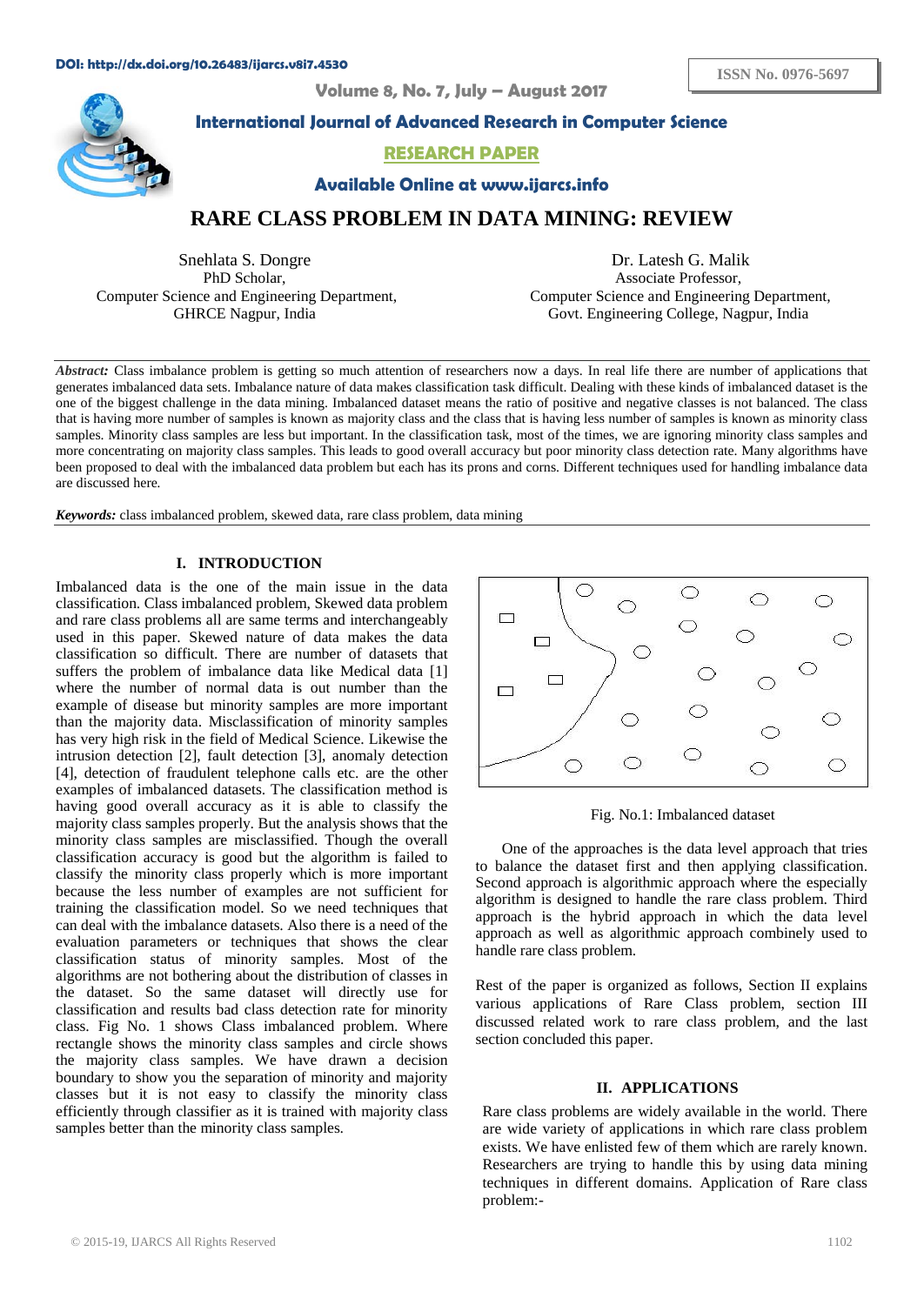- **Scene Classification:-** Rong Jin et. al.[7], have discussed ensemble Supper vector machine(SVM) for handling rare class problem in scene classification. They have shown that single SVM classifier is not able to deal with rare class problem whereas the SVM ensemble is performed well. Authors have discussed so many approaches but considered only different SVM approaches only for comparisons.
- **Remote sensing data classification:-** Mine classification[8] is one of the example for remote sensing classification. Mine classification is one of the best example of rare class problem as number of target (mines) are very few than other normal data. Technique named Infinitely Imbalanced logistic Regression (IILR) has been used to solve the rare class problem in mine classification.
- **Predicting Final Grades:-** Now a days educational mining is very much popular. Applying data mining techniques in educational domain raise the standard of education system. Raisul Islam rashu et al.[16] have discussed different resampling approaches like SMOTE, Random over-sampling and Random under-sampling for balancing the imbalanced dataset and improves the prediction rate for final grades prediction.
- **Customer Behavior Prediction:-** Most of the real world applications suffers by a problem known as imbalanced problem. Nengbao Liu et al. [18] have discussed different rare class balancing techniques for customer Behavior Prediction.

## **III. RELATED WORK**

Many approaches are mentioned in the literature to address the rare class problem. Most of the authors have classified these approaches in mainly two categories [5]- 1) Sampling based solution and 2) Algorithmic based solution. Few authors also consider the 3) Feature selection as the solution for rare class problem. But we believe that there are three main categories of approaches to handle the rare class problem-1) Data level approach- here the main concentration is to balance the data set and after that classify the data. Normal classifier even gives the good results as the dataset is balanced. This mainly uses two techniques- Undersampling [5][6] majority samples and Oversampling [5][6] minority samples. In undersampling, majority class samples are removed to balance dataset whereas oversampling adds few samples to balance it. Each has its prons and cons. Best is to use the combination of oversampling & undersampling. 2) Algorithmic approaches, in which algorithms are designed such that they can handle rare class problem, this category includes single classifier and ensemble classifier and 3) Hybrid Approach, which is the combination of data level approach and algorithmic approach. Most of the strategies fall under this category as many strategies uses data sampling approach for balancing the data as well as classifier that have the capability to handle rare class problem. So this is combination of data sampling and classifier both.

### *A. Data level Approach*

Synthetic minority oversampling technique (SMOTE) [21] is a very popular approach that synthetically generates the minority samples to balance dataset. It uses the oversampling technique. Modified synthetic minority oversampling technique (MSMOTE) [22] is the improvement in the SMOTE. It is quite similar as SMOTE the difference is in

selection of Nearest Neighbor Synthetic minority oversampling technique (SMOTE) [21] is a very popular approach that synthetically generates the minority samples to balance dataset. It uses the oversampling technique. Modified synthetic minority oversampling technique (MSMOTE) [22] is the improvement in the SMOTE. It is quite similar as SMOTE the difference is in selection of Nearest Neighbor for the generation of synthetic minority samples. W. Jindaluang et. al. [9] have discussed under-sampling using cluster based approach to balance data. Majority class samples are clustered and prominent samples are selected as the majority samples. These prominent samples are merged with minority samples to create balanced dataset. Authors have concluded that their approach is good for imbalanced dataset. Though they have not justified that why they have used 5 fold method and 5 nearest neighbor approach? Why they consider value as 5. B. Das et al. [10] have suggested the oversampling approaches based on probably distribution called as RACOG and wRACOG. These approaches generate synthetic minority samples to balance dataset. RACOG runs for fixed number of iterations and generate the samples whereas wRACOG is going to add samples and observed the performance. It stops when performance has no more improvement. Authors have shown through results that RACOG and wRACOG is one of the big steps in handling class imbalanced. Scalable Instance Selection (OLIGOIS) method [20] is for class imbalanced datasets. In this approach dataset is divided in different parts and in each partition they have applied instance selection. All results are combined to create the final balanced dataset by using some voting technique. This approach has the property of scalability.

## *B. Algorithmic Approach*

Xiaowan Zhang et al. [11] have proposed Cost Free Learning strategy for handling the class imbalanced problem. They said that there are mainly two categories Cost Free Learning (CFL) and Cost Sensitive Learning (CSL). Mutual information is used here. But this strategy adds additional computational cost to different approaches. He He et. al [19] uses the SVM for handling class imbalanced problem. Authors have suggested two modifications in SVM so that it can deal with data imbalanced problem. Yubin Park et al [23] have proposed ensemble of decision trees for handling class imbalance problem. Properties α-divergence is used for this purpose. Peng Wang et al [24] have discussed the concept of granularity for classifier and by using this concept they have proposed a low granularity classifier that can deal with concept drift as well as class imbalance problem. Cost-sensitive XCS Classifier System [25] is another approach that handles the class imbalanced problem. This uses the rewards for correctly classified samples. The correctly classified samples of minority class outweigh the majority correctly classified samples. They proposed that by proper reward setting one can cope up with the data imbalance problem. XCS classifier is used here.

#### *C. Hybrid Approach*

BalancedBoost Technique is a Hybrid approach that uses data level approach along with the algorithmic approach proposed by H. Wei et al. [12]. It uses feature selection method named weighted symmetrical uncertainty with ensemble algorithm BalancedBoost to deal with the rare class problem. This approach gives good results for network traffic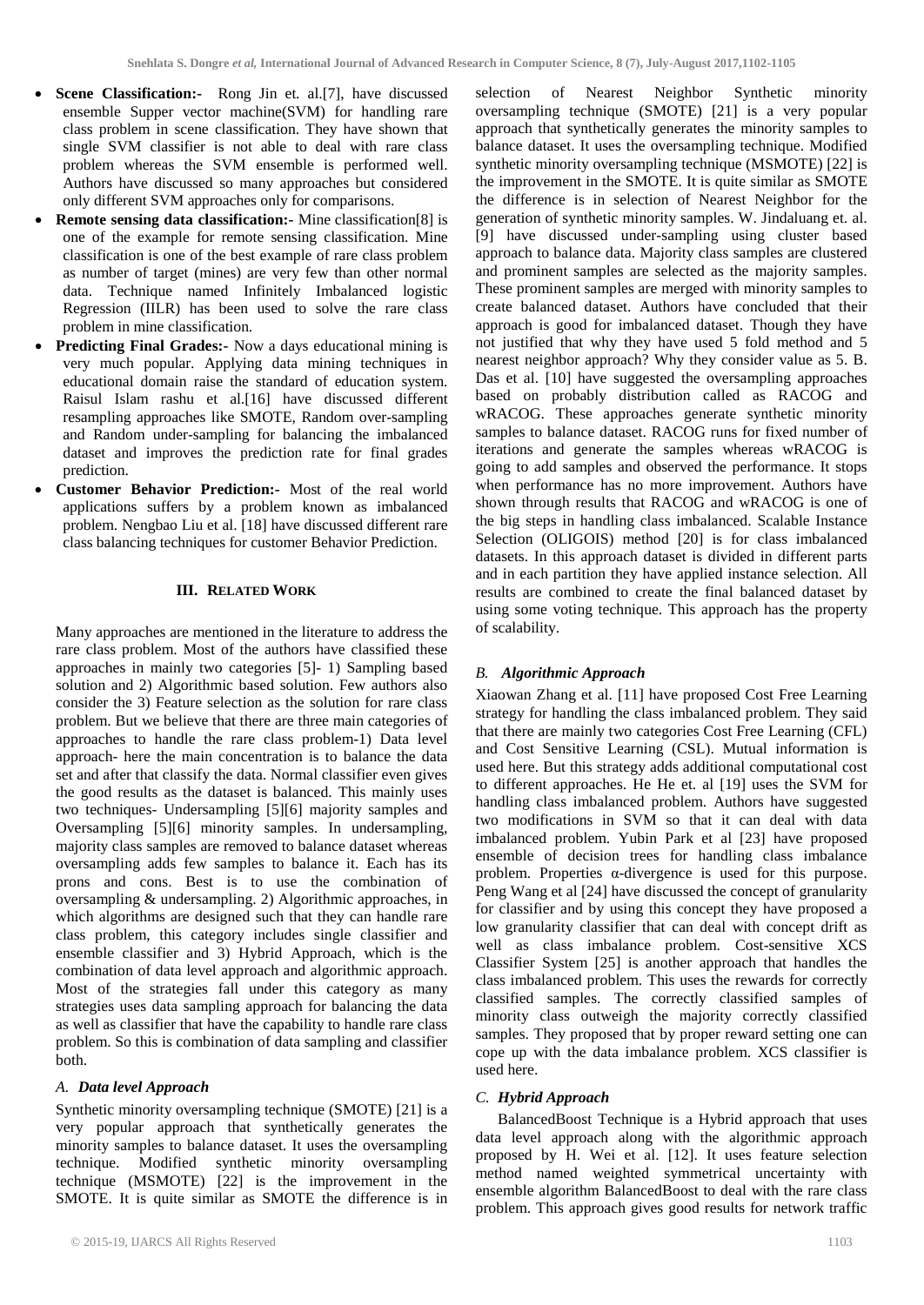data. S. Wang et al. [13][14] have proposed two approaches Oversamplingbased Online Bagging(OOB) and Oversamplingbased Online Bagging(OOB) and Undersamplingbased Online Bagging(UOB). Both are based on bagging ensemble classifier approach. Performed good for imbalanced dataset but these have not bothered about the imbalanced ratio even the resampling rate is not at all correlated with imbalanced rate. OOB and UOB have been analyzed by the authors and improved to overcome its disadvantages. Weighted Ensembles of OOB & UOB is denoted as WEOB1 [14] and WEOB2 [14]. These approaches give better performance as compared to the OOB and UOB. But it cannot work for multiclass problem. C. Seiffert et al. [15] have proposed hybrid approach named as RUSBoost of data sampling with boosting which is a combination of data level approach and algorithmic approach. RUSBoost uses the Random undersampling Technique with Boosting techniqe for handling data imbalanced problem. Random undersampling deletes the instances randomly from the dataset until it balance the dataset. RUSBoost is reducing training time also increasing the performance. But it is using under sampling technique, so it deletes few important data from the dataset that may play vital role in the data classification. Hybrid sampling SVM [17] uses oversampling & undersampling both techniques with SVM to balance the dataset first and classify. This technique uses SVM hyperplane boundary to identify less important majority class samples that needs to be undersampled and most important minority class samples that needs to be oversampled to balance the dataset. But this approach has considered two class problems only.

#### **IV. CONCLUSSION**

Rare class problem is very common in the real world applications. The minority class samples are very less in number, but it very important to classify them correctly. In this paper few applications have been discussed that have rare class problem and different approaches that are used to handle it. Different approaches are reviewed here. We have broadly classified different approaches in three main categories. Data level approach, Algorithmic approach and Hybrid approach which is the combination of above two approaches. Data level approach is important as it includes all resampling approaches like undersampling, oversampling to balance dataset. Algorithmic approach also works well for rare class problem. Hybrid approach, most of the techniques fall under this category as it involves sampling techniques as well as algorithms that can handle rare class problem. Hybrid approach is the best solution for rare class problem.

## **V. REFERENCES**

- [1] M. Mazurowski, P. Habas, J. Zurada, J Lo, J. Baker and G. Tourassiet, "Training neural network classifiers for medical decision making: The effects of imbalanced datasets on classification performance," Neural networks Vol. 21, No. 2, pp 427-436, 2008.
- [2] S. Dongre, K. Wankhade, "Intrusion Detection System Using New Ensemble Boosting Approach," International Journal of Modeling and Optimization, Vol. 2, No. 4, pp 488-492. August 2012
- [3] Z. yang, W. Tang, A. shintemirov, and Q. wu, "Association rule miningbased dissolved gas analysis for fault diagnosis of power transformers," IEEE Transaction of Sytem, Man, Cybernatics. C, Appl. Rev., vol. 39, no. 6, pp. 597-610, 2009.
- [4] W. Khreich, E. Granger, A. Miri, R. Sabourin, "Iterative Boolean combination of classifiers in the ROC space: An application to anomaly detection with HMMs," Pattern Recognition Vol. 43, No. 8, pp 2732-2752, 2010.
- [5] R. Longadge, S. Dongre, L. Malik, "Class Imbalance Problem in Data Mining: Review," International Journal of Computer Science and Network (IJCSN) Volume 2, No 1, February 2013.
- [6] T. Lakshi, Ch. Prasad, "A study on classifying Imbalanced Datasets," Proc. International Conference on Networks & Soft Computing. 2014
- [7] R. Jin, A. Hauptmann, "On predicting rare classes with SVM Ensemble in scene classification," Proc. IEEE International conference on Acoustics, speech and signal processing (ICASSP-2003). PP: 21-24. 2003
- [8] D. Williams, "Mine classification with Imbalanced Data," IEEE Geoscience & remote sensing letters. Vol. 6, No 3. July 2009.
- [9] W. Jindaluang and V. Chauvatut, "Under-sampling by algorithm with performance Guaranteed for Class-imbalanced problem," Proc. IEEE International Computer Science and Engineering Conference (ICSEC 2014). PP 215-221
- [10] B. Das, N. Krishnan and D. Cook, "RACOG and wRACOG: Two Probabilistic Oversampling Techniques," IEEE Transactions on Knowledge and Data Engineering. Vol. 27, No. 1, January 2015. PP 222-234
- [11] X. Zhang and B. Hu, "A New Strategy of Cost-Free learning in the Class Imbalance Problem'" IEEE Transactions on Knowledge and Data Engineering. Vol. 25, No. 12, pp 2872- 2885, December 2014
- [12] H. Wei, B. Sun and M. Jing, "BlancedBoost: A Hybrid Approach for Real-time Network Traffic Classification," Proc. IEEE International Conference on [Computer Communication](http://ieeexplore.ieee.org/xpl/mostRecentIssue.jsp?punumber=6901364)  [and Networks \(ICCCN\), 2014](http://ieeexplore.ieee.org/xpl/mostRecentIssue.jsp?punumber=6901364)
- [13] S. Wang, L. Minku and X. Yao, "A Learning Framework for online class imbalance Learning," Proc. IEEE symposium Computational Intelligence and Ensemble Learning. pp 36-45, 2013.
- [14] S. Wang, L. Minku and X. Yao, "Resampling-Based Ensemble Methods for Online Class Imbalanced Learning," IEEE Transactions on Knowledge and Data Engineering. Vol 27, No 5, May 2015. PP 1356-1368
- [15] C. Seiffert, T. Khoshgoftaar, J. Hulse and A. Napolitano. "RUSBoost: A Hybrid Approach to Alleviating Class imbalance," IEEE Transactions on Systems, Man, and Cybernatics-Part A: Systems and Humans, Vol 40, No 1, Jan 2010.
- [16] R. Rashu, N. Haq and R. Rahman, "Data Mining Approches to predict Final Grade by Overcoming Class imbalance Problem," Proc. International Conference on Computer and Information Technology (ICCIT) IEEE 2014
- [17] Q. Wang, "A Hybrid Sampling SVM Approach to Imbalanced Data Classification," Research Article Hindawi Publishing Corporation, Abstract and Applied Analysis, Vol 2014.
- [18] N. Liu, W. Woon and Z. Afshari, "Handling Class imbalance in Customer Behaviour Prediction," Proc. International Conference on Collaboration Technologies and Systems IEEE 2014. pp 100-103
- [19] H. He and A. Ghodsi, "Rare class Classification by Support Vector Machine," Proc. International Conference on Pattern Recognition IEEE, pp 548-551, 2010
- [20] N. Pedrajas, J. Rodríguez, and A. García, "OligoIS: Scalable Instance Selection for Class-Imbalanced Data Sets," IEEE Transactions On Cybernetics, Vol. 43, No. 1, February 2013
- [21] N. Chawla, K. Bowyer, L. Hall, and W. Kegelmeyer, "SMOTE: synthetic minority over-sampling technique," Journal of Artificial Intelligence Research, vol. 16, pp. 321–357, 2002.
- [22] S. Hu, Y. Liang, L. Ma, and Y. He, "MSMOTE: Improving classification performance when training data is imbalanced,"